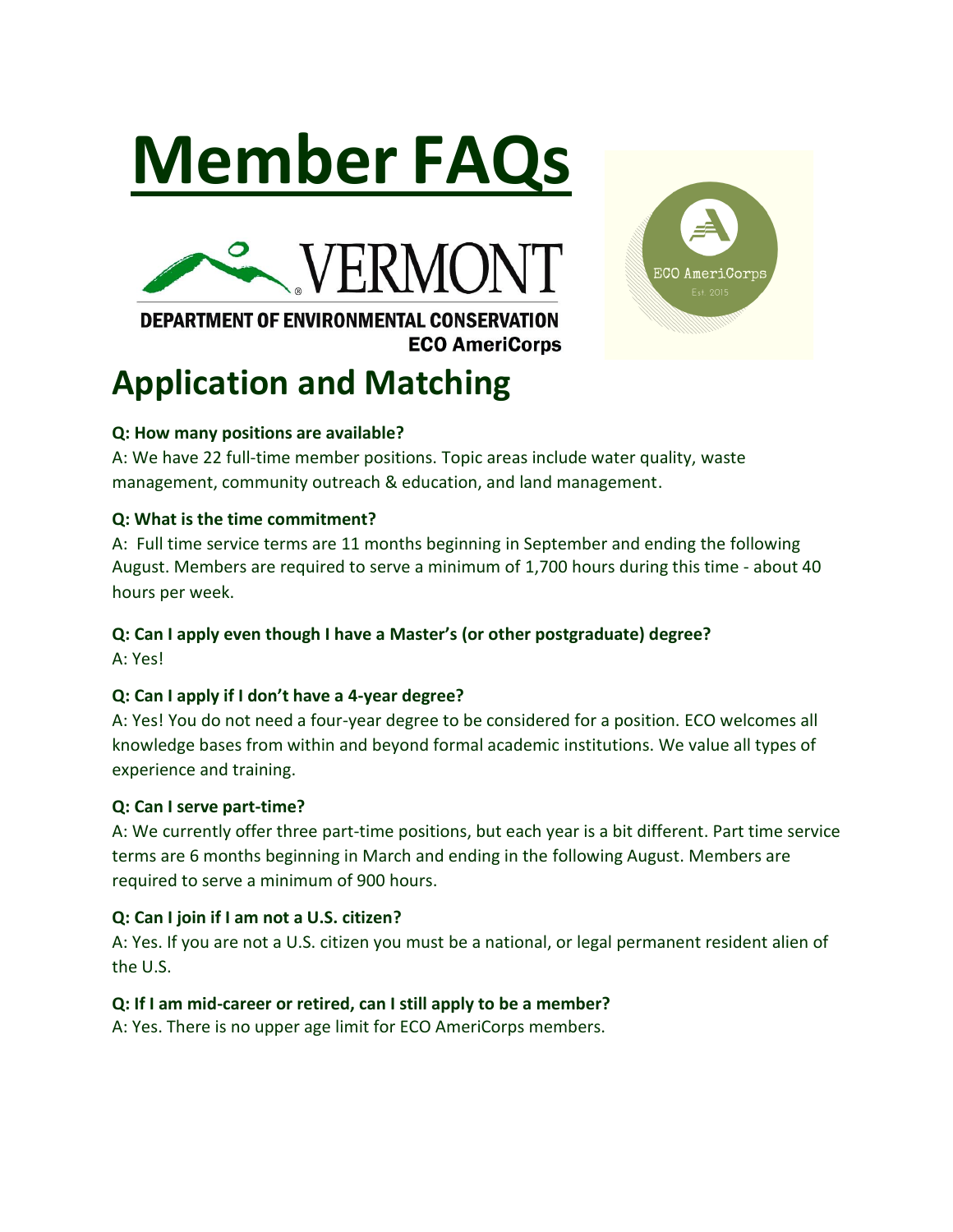## **Q: So, I just submitted my application, what's next? When do I hear back? Will I be interviewed?**

A: We are accepting member applications until the end of June 2022. Applications will be reviewed, and selected applicants will be interviewed via Zoom or phone. If we think you are a good fit for one of our service sites, we will connect you with the site supervisor for an interview. Ahead of that interview, we will send you their position description and gauge your interest. After you have interviewed with a service site, if it is a good match, we will send you a member agreement and formally offer you the position.

## **Q: Who matches me with the service site where I will be placed? Do I have any choice in choosing my service site?**

A: We have a team that reviews member applications and recommends possible placements. There are multiple steps in the matching process, and you are an active participant all the way through! You have a choice in deciding to interview with a selected service site and a choice in saying whether or not it would be a good fit for you. However, if you decline a certain position, we cannot guarantee placement elsewhere. We will make our best effort to get to know you as a candidate in order to identify a good pairing the first time, but we will not move forward on a match until you say so.

## **Q: I don't understand how to answer some questions on the application or have questions at any point in this process; who can I contact?**

A: Contact us at [anr.ecoamericorps@vermont.gov.](mailto:anr.ecoamericorps@vermont.gov)

## **Q: I really love the idea of your program and want to be an ECO AmeriCorps member, but I do not meet the age requirement. Is there anything I could do now to help support ECO AmeriCorps?**

A: Yes! Follow us on social media, stay up to date with our program content, and keep in touch with us professionally on LinkedIn. We look forward to having you apply when you are able! All things ECO [are here on our Link Tree!](https://linktr.ee/eco_teamleader)

# **Finances and housing**

*\*We recognize the barriers to entry for a commitment to service. Please reach out with any concerns\** 

#### **Q: How much is the stipend?**

A: The living stipend is currently \$21,335 for the program year. It is paid on a biweekly basis, and taxes may be withheld. The stipend amount is non-negotiable. Every member receives the same living allowance!

## **Q: Will I be taxed?**

A: Living stipends are considered taxable income. FICA and Federal Income tax, according to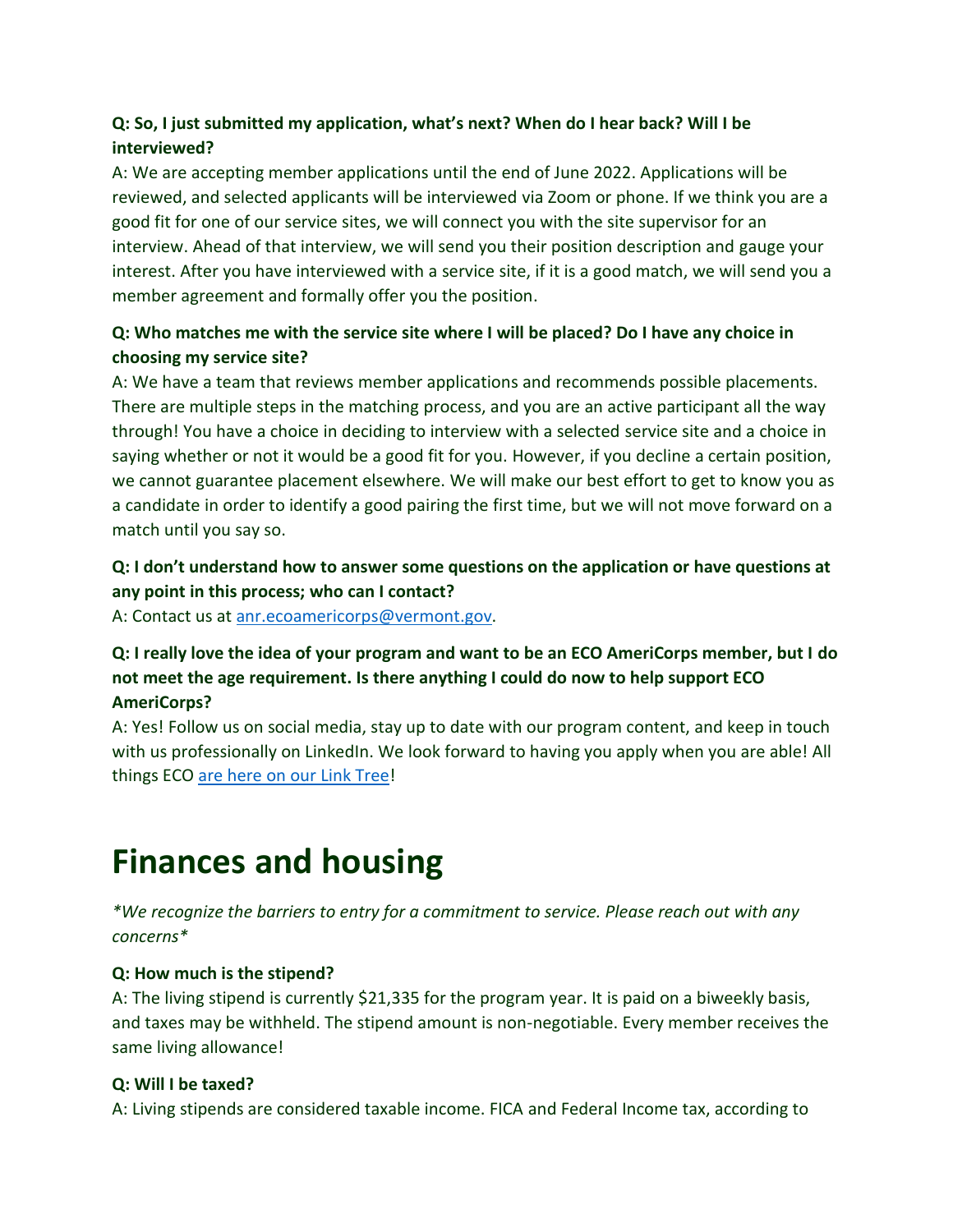allowances claimed on your W-4, are withheld from your living allowance. State income tax may not be withheld from your living allowance. After the calendar year in which you earned any living allowance, we will send you a W-2 form indicating the amount of the allowance you earned in that year. We cannot offer tax advice, and because the program extends over two tax years, everyone's tax situation could be different year-to-year. Consult with a tax advisor about what serving in AmeriCorps would mean for you if you have more questions about this.

#### **Q: Does this program provide housing? If not, where can I look?**

A: While we encourage host site's engage the communities to work with AmeriCorps members for safe, affordable housing, members are ultimately responsible for securing their own housing. We are not able to provide financial housing assistance. The AmeriCorps brand is wellrecognized and we encourage you to speak with landlords about your service intentions. We are happy to verify your service placement, should a letter be needed. As we finalize member placements prior to the start of the service year, we will connect members serving close to each other as possible roommates. If finding housing remains an issue, please contact us!

#### **Q: I could be moving from out-of-state. Can you help me relocate?**

A: Unfortunately, financial assistance is not available for relocation expenses.

#### **Q: Can I get another job while I serve as an ECO AmeriCorps member?**

A: Your first priority will be your commitment to ECO AmeriCorps and your service site. Your service is considered full-time. We do not recommend getting another job, but you may consider other employment that does not interfere with your commitment to ECO AmeriCorps and your service site. Service schedules will likely include some evenings and weekends.

#### **Q: Can I defer student loans during my service with AmeriCorps?**

A: You may qualify for postponement, or forbearance, of the repayment of your loans during your service. The education award can potentially help you pay off qualified student loans when you're finished. Contact your lender for more specific information or to confirm your loan status during AmeriCorps service.

#### **Q: How much is the education award?**

A: The education award is \$6,895 (pre-tax). It is awarded upon successful completion of service. Members who fail to successfully complete their term of service are not eligible to receive an education award. The education award is considered taxable income, but only in the year it is spent, and you may break up the award to be used over multiple years. The award can be used within seven years of service. For more information on the Segal Education Award visit [http://www.nationalservice.gov/programs/americorps/segal-americorps-education-award.](http://www.nationalservice.gov/programs/americorps/segal-americorps-education-award)

## **Q: What if I have completed my education, do not owe student loans and am not interested in the education award? Can I get that money in cash instead?**

A: No. It may only be used towards loans or future education.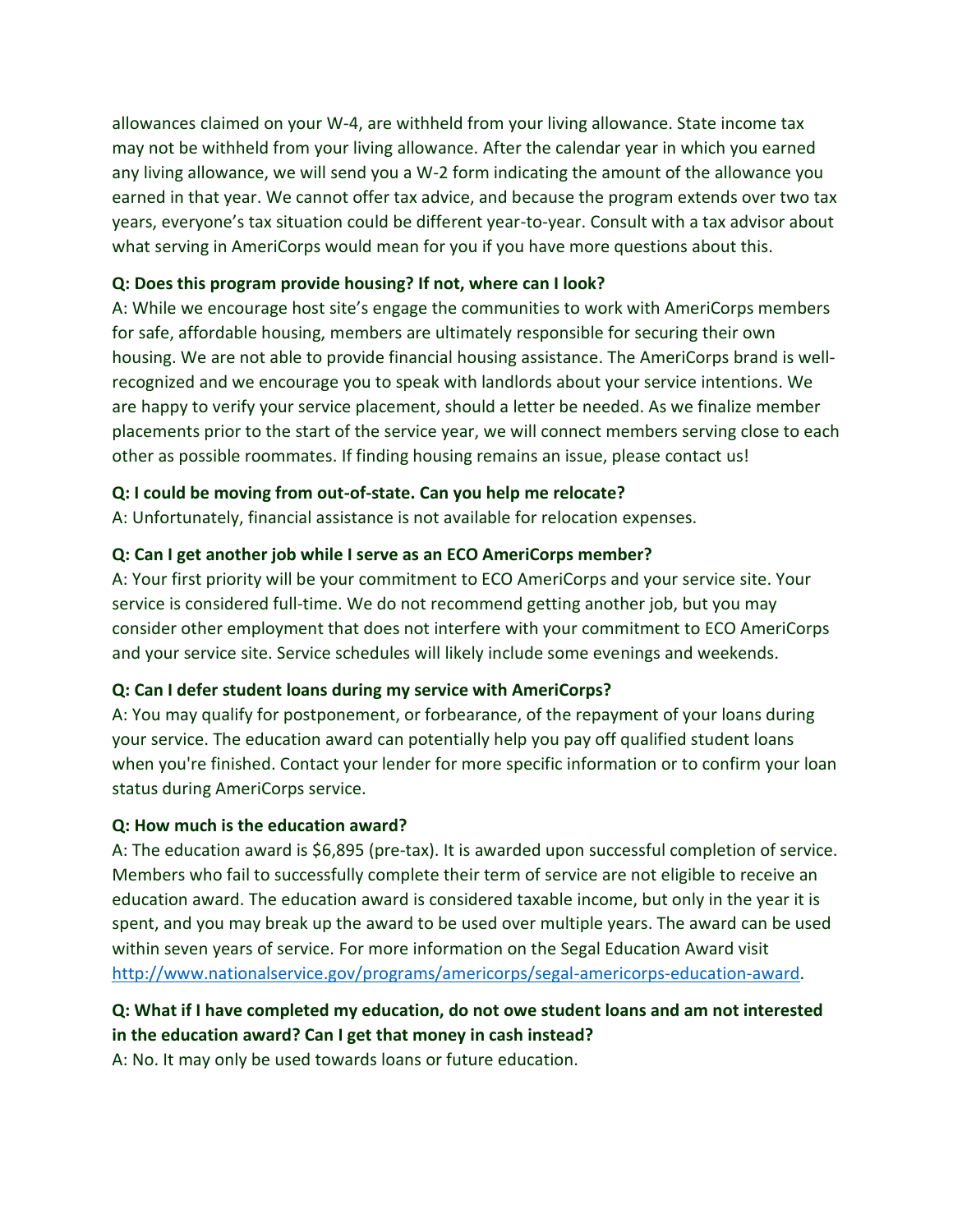## **Service**

#### **Q: What does a typical day look like (hours of work, tasks, etc.)?**

A: Every position varies slightly. When interviewing for positions, you will have a chance to review a position description for a specific service site and ask what a typical day looks like.

#### **Q: Will I be provided with all the tools I need (computer, desk, work space, etc.)?**

A: Yes. Service sites must provide members with all necessary equipment and tools, and provide an orientation to the worksite and service duties. It will be necessary to bring some personal gear such as outerwear, boots, etc. Specific needs vary by position.

#### **Q: Will I be required to wear a uniform?**

A: ECO AmeriCorps members are issued various pieces of AmeriCorps apparel. Although members are not required to wear their AmeriCorps clothing every day, it is required while participating in some service and/or training projects. Members are also issued AmeriCorps pins. Members must be properly branded at all times during their service either by wearing issued apparel or an AmeriCorps pin.

#### **Q: Who do I report to if I have a problem?**

A: Each member has a main supervisor to whom you report your time and any issues you encounter in your service work. If you have a problem with your service site, you should be in touch with ECO AmeriCorps staff as soon as possible. We will work with you and your site supervisor to resolve the problem. In addition, the ECO program has a panel of mentors. The mentors' role is to help you build professional goals and be available for questions you encounter in your service projects. You will be in touch with these mentors throughout your service term and can seek their advice on minor issues as well.

#### **Q: Do I need to be able to lift heavy objects or do strenuous types of work?**

A: This depends on the service site.

#### **Q: Do I get paid sick/vacation days?**

A: Members are not eligible to receive credit for hours on days which they do not serve. Members are responsible for tracking their time to make sure they reach the minimum 1,700 hour requirement by the completion of the service term. Time missed due to vacation or illness may need to be made up at a later time. Member time off requests should be worked out with the assigned service site in accordance to its policies.